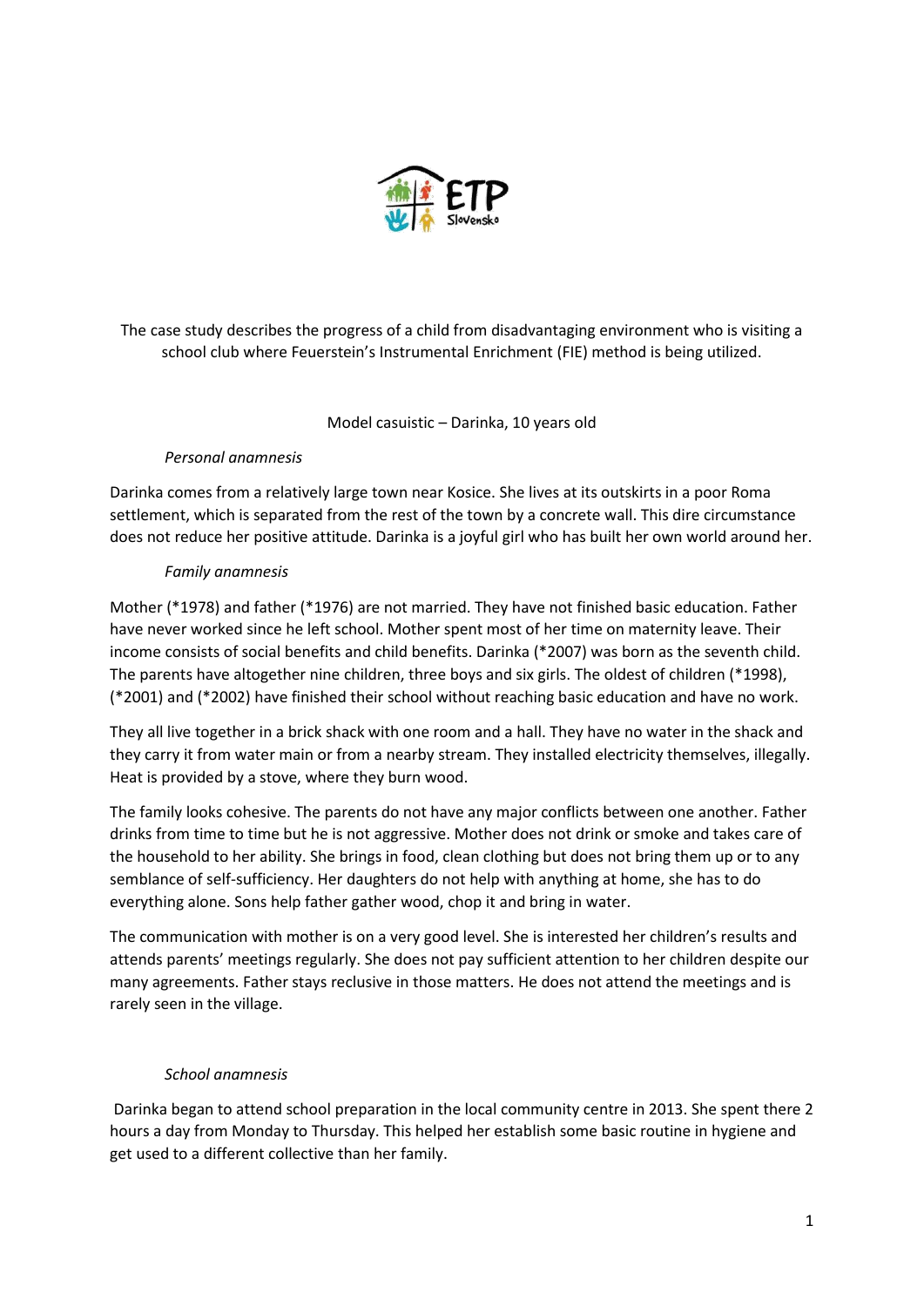Upon entering the school in 2014 she was put in zeroth grade. After consulting her mother she also began to attend the afternoon school club. Darinka grew up in an environment where she only heard Slovak on television. They spoke only Roma at home. Despite the year-long preparation she was only able to understand basic instructions at school. Further communication needed to be wholly translated to Roma.

The learning of zeroth grade was beyond her ability. Despite her age she was not ready for school. Her graphomotor skills were at a very low level. When drawing, she only chose black colour and only drew circles. She had a tendency to tear the paper. The most she enjoyed if she could take pencils out of the box and put them back in. Her behaviour was similar when playing games. She liked to demolish what her classmates built from cubes, she took their toys, and disturbed them. At the end of zeroth grade she was not able to discern colours and geometrical shapes. She did not learn and letters or numbers. She liked to sing children songs but only in a group. In spite of all this she was advanced to the first grade.

During the first grade Darinka made barely any progress. She was not able to embrace letters or numbers as the tempo proved to be too rapid for her. She spent most of her time in class drawing or she just sat in the back row and disturbed. She failed in almost all subjects and had to repeat the grade. However, repeating the grade brought no positive results at all. Therefore her class teacher recommended her for special-pedagogical examination, based on which she was moved to a special class. All of her older siblings were moved to respective special classes in the same manner. Next school year Darinka entered the second grade of the special class. The more personal approach of the teacher, smaller collective and easier curriculum do her well. Darinka successfully finished the grade.

# *Social anamnesis*

Darinka is of a very particular nature. Her mother pointed out at our very first meeting that Darinka is different than her peers because she 'does not think at all'. She is not secluded from the collective by her classmates despite her being different. She always finds someone who helps her and gives her direction. She is not being laughed at. When younger, Darinka was often aggressive when playing or learning towards her surroundings. Towards other things, like notebooks and dolls, not as much people. When working in groups, she only sat and watched others, unconcerned. She likes to laugh but we often do not see the source of her joy. She respects adults, needs their attention but does not talk to them very much. When asked a question, she rarely replies verbally rather she is shy and remains silent.

Her teachers view her as a 'lost case'. She often hears she cannot do anything, does not know anything, to which she hangs her head down in sadness.

Time away from school she spends wandering around the settlement with friends or watching TV, she likes telenovelas the most.

# *Difficulties found after joining the club*

As we mentioned earlier, Darinka was not mentally fit to enter to education process. Both her gross and fine motor skills were underdeveloped. She was not able to focus on any given activity. Even sitting down on a chair for longer period of time was difficult for her.

The biggest obstacle was her ability to speak Slovak being almost zero. We made an observation that Darinka is not able to meaningfully communicate even in her birth-tongue. She did not understand the instructions of tasks even when translated to Roma. She required a permanent assistance of an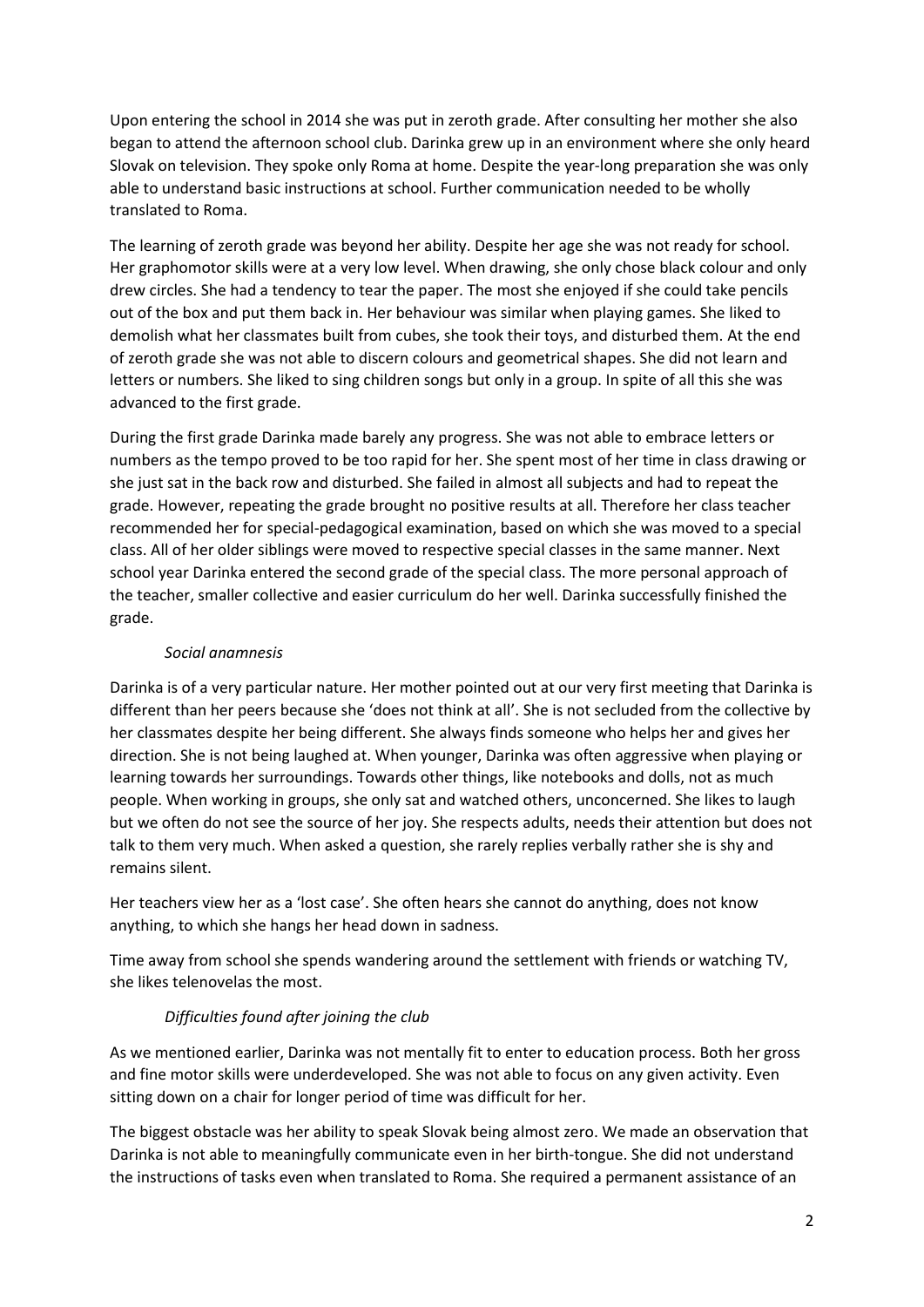adult. After being shown what to do, e.g. draw lines, she drew one or two before regressing back into squiggle. When we turned away from her she immediately tore or crumpled the paper. She was not able to perform in any task on her own. She was not able to not cross the lines when colouring pictures. She drew over the paper with one colour only, usually black, in just one minute. She had a great interest in drawing but in her way when she would take one sheet and drew few lines on it before reaching for the next. She had the same result when trying to write letters and numbers. She was not able to remember the steps to write them but neither was she able to follow the model with her pencil even after being shown how multiple times.

When we managed to learn a single colour on one day she would forget it the day after. Any attempt to teach her anything was met with the same result. We started from zero on every day. Darinka was not able to hold new information neither for short nor for long period of time.

Her memory did work to some extent when playing games. In the beginning she only threw toys from one place to another and damaged them. She enjoyed opening and closing boxes, which she spent a lot of time doing. Her great passion became a pram and a doll. She would often hurt the doll, hit it, throw it on the floor and yell at her unintelligibly. She had no orientation in time and often even in space. She asked the assistant a few times where she were, while in the club.

She registered her classmates but we did not see her talking to them. She only listened to them, giving one-word answers at best. She had no trouble asking us if she needed anything. Even when the communication was often non-verbal. She liked to be in a presence of an adult, she was calmer that way.

There were days when Darinka would shout out or laugh with no apparent reason. And she would not stop even after being told by classmates and teachers. Darinka began to gradually realize her falling behind her peers. Her so far enthusiastic behaviour disappeared and was replaced by reluctance to work and using phrases such as 'I do not know'.

# *Progress under the influence of FIE*

We spent four years together with Darinka in our club. Out of which we have worked for three years with the FIE method. We went through two instruments, Organization of Dots and Recognizing Emotions.

Over this period of time we observed lesser progression compared to her classmates. Her behaviour improved. She stopped shouting at random. She is calmer, sitting down on a chair is not such a difficulty for her. She is able to concentrate on a task. She needs permanent assistance and visual aids, nevertheless.

She understands Slovak much better, her speech, however, still leaves lot to be desired. She does not connect words into sentences. Thanks to the Organization of Dots instrument Darinka is able to discern basic geometric shapes. While at the beginning of instrument she was not able to connect two dots with a line, now she is able to draw a house. Her graphic display improved and she stopped drawing with just the black pencil. She began to perceive lines when colouring pictures. Thanks to FIE she started to distinguish between what is same and what is different. She can play pairs quite well, she even managed to beat us few times. She orientates better on a sheet of paper, she knows where up, down, right, and left is.

She is no longer aggressive towards things. She can play with the doll without damaging it. She ceased to take toys her classmates are playing with. She knows what yesterday, today, tomorrow,